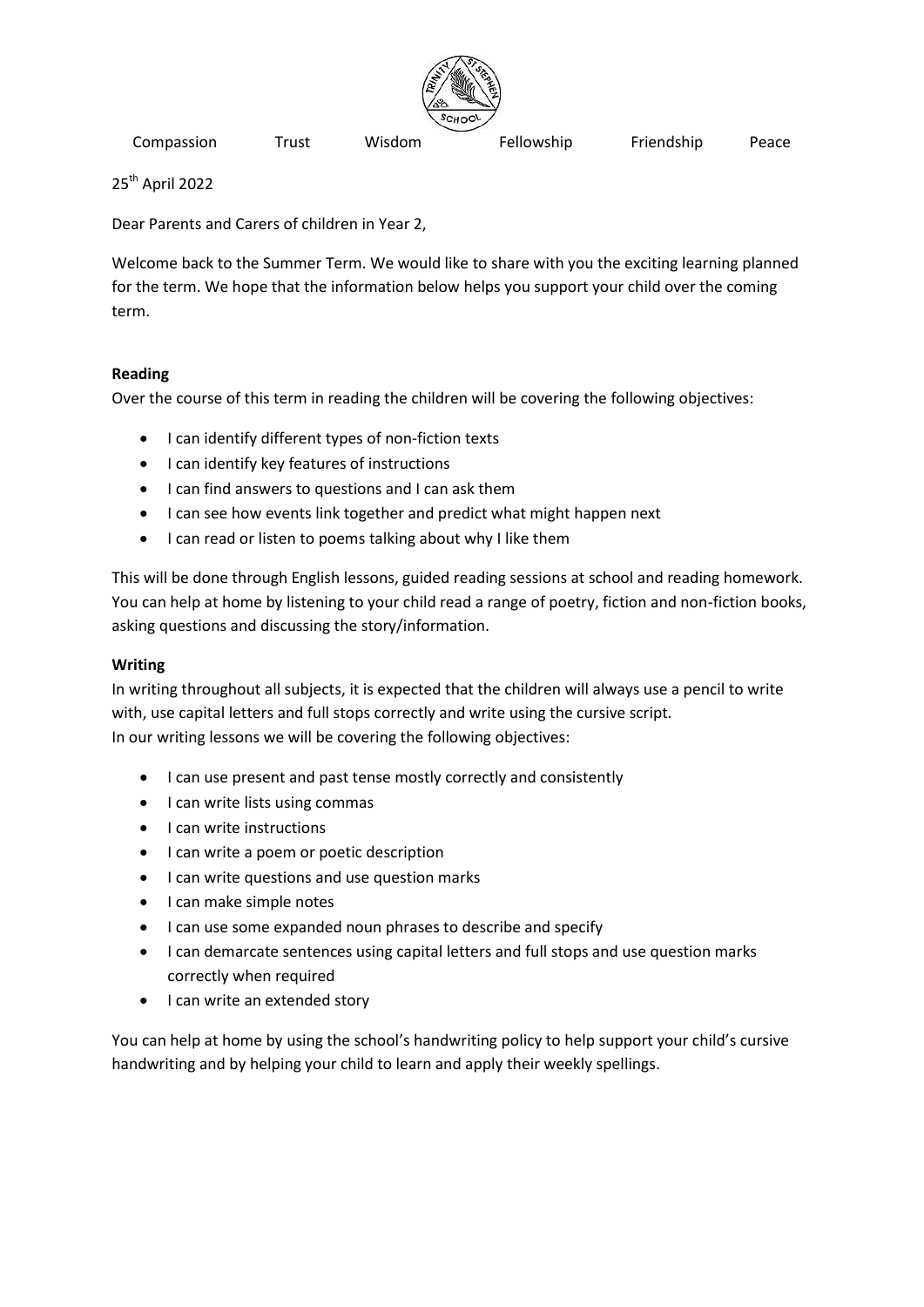

#### **Mathematics**

In our maths lessons we will be covering the following objectives:

- I can collect and record data using a tally chart
- I can make a block diagram
- I can collect and record data on a pictogram
- I can ask and answer questions about totalling and comparing data
- **I can order and arrange objects into patterns**
- I can find and describe a pattern
- I can solve money problems in pounds and pence
- I know the number of minutes in an hour and the number of hours in a day
- I can read time on the clock to the nearest 15 minutes
- I can read the time on the clock to the nearest 5 minutes
- I can sequence intervals of time
- I can compare and order mass
- I can measure using grams and kilograms
- I can add and subtract two two-digit numbers mentally where regrouping is required
- I can use estimation to check that my answers to a calculation are reasonable
- I can solve place value problems
- I can solve multiplication and division problems
- I can solve fraction problems
- I can solve money problems
- I can solve measuring problems

You can help at home by practising quick recall of addition and subtraction facts and counting forwards and backwards in 2s, 5s and 10s. Play practical games involving time, money, measures and shape. Practise the Abacus games and the addition and subtraction games and workbooks that are available on the school website.

#### **Science**

In our Science, we will be studying the topic of plants. We will be investigating how plants grow and the conditions required to keep them alive. We will also be exploring the life cycles of animals and observing how some animals change drastically as they grow older.

#### **Computing**

We will be creating simple and more complex animations using 2Sequence. We will be basing our animations around well-known stories. In addition to this we will also be developing our coding skills through exploring and creating series of algorithms.

#### **History**

Our topic is our local area. We will be exploring the area of Windsor and we will be investigating some of the history of both the area around school and our school itself. We will be looking to explore significant local historical events, people and places.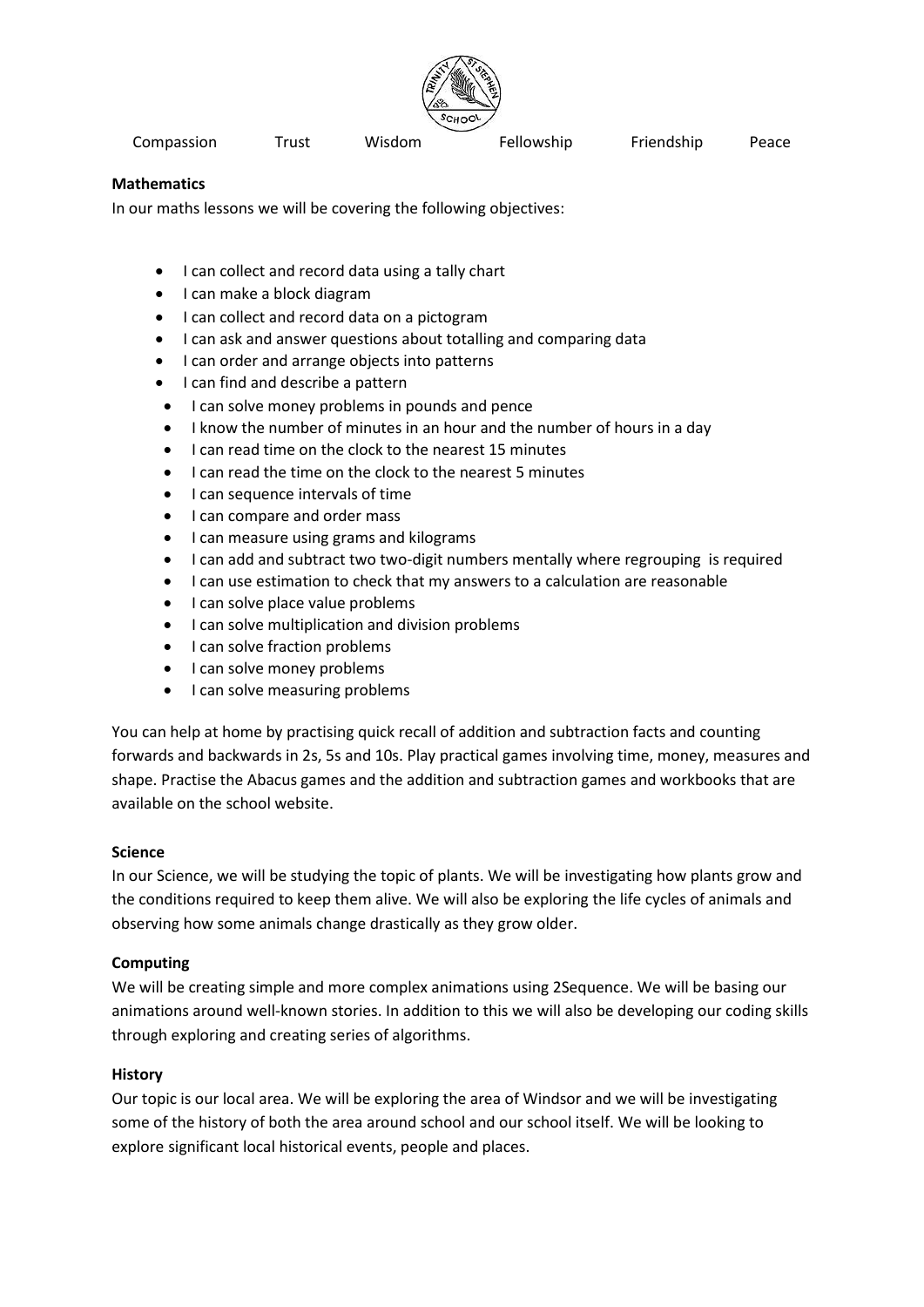

## **Geography**

Our topic is China. We will be looking at where China is on a map and what the environment is like there. The children will be researching more about life in China and using their knowledge to help them compare it life in the UK.

# **Design Technology**

Our design technology topic is based on sewing. The children will be designing and making a new coat for the Queen to wear. They will be creating their own set of design criteria and using these to help evaluate their final product.

# **Art**

Our art topic will be centred on sculptures. The children will explore a variety of sculptures before creating their own using the mediums of both clay and foil.

## **Music**

The children will be learning about music through the song 'Friendship'. They will be learning the interrelated dimensions of music (pulse, rhythm, pitch etc.), as well as playing instruments. There will also be the opportunity for them to revisit all of the songs they have learnt in music throughout the year and share which their favourite one was.

## **Physical Education**

The children will be continuing with weekly sports coaching lessons where they will be learning athletic multi-Skills, focusing on balance and coordination via running, jumping and throwing.

## **PSHE**

The children will be looking at the important topic area of relationships. They will be identifying members of their family and friend. In addition to this, they will consider why these relationships are special and important to them.

# **RE**

The children will be exploring community and belonging. They will be looking at whether going to the mosque gives Muslims a sense of belonging and they will be learning to understand what happens during Hajj and to explore the importance of this to Muslims

Please support your child with their home learning (See Homework Policy on our website) and remember that learning should be meaningful and fun. If you are experiencing difficulties with homework please do let us know. If you are able to support your child's learning by some visits or places of interest linked to our topics please encourage them to tell us about it – or bring in a postcard or souvenir to talk about.

We will, as always be keeping in touch with Class News.

Kind regards,

Ms Pugh